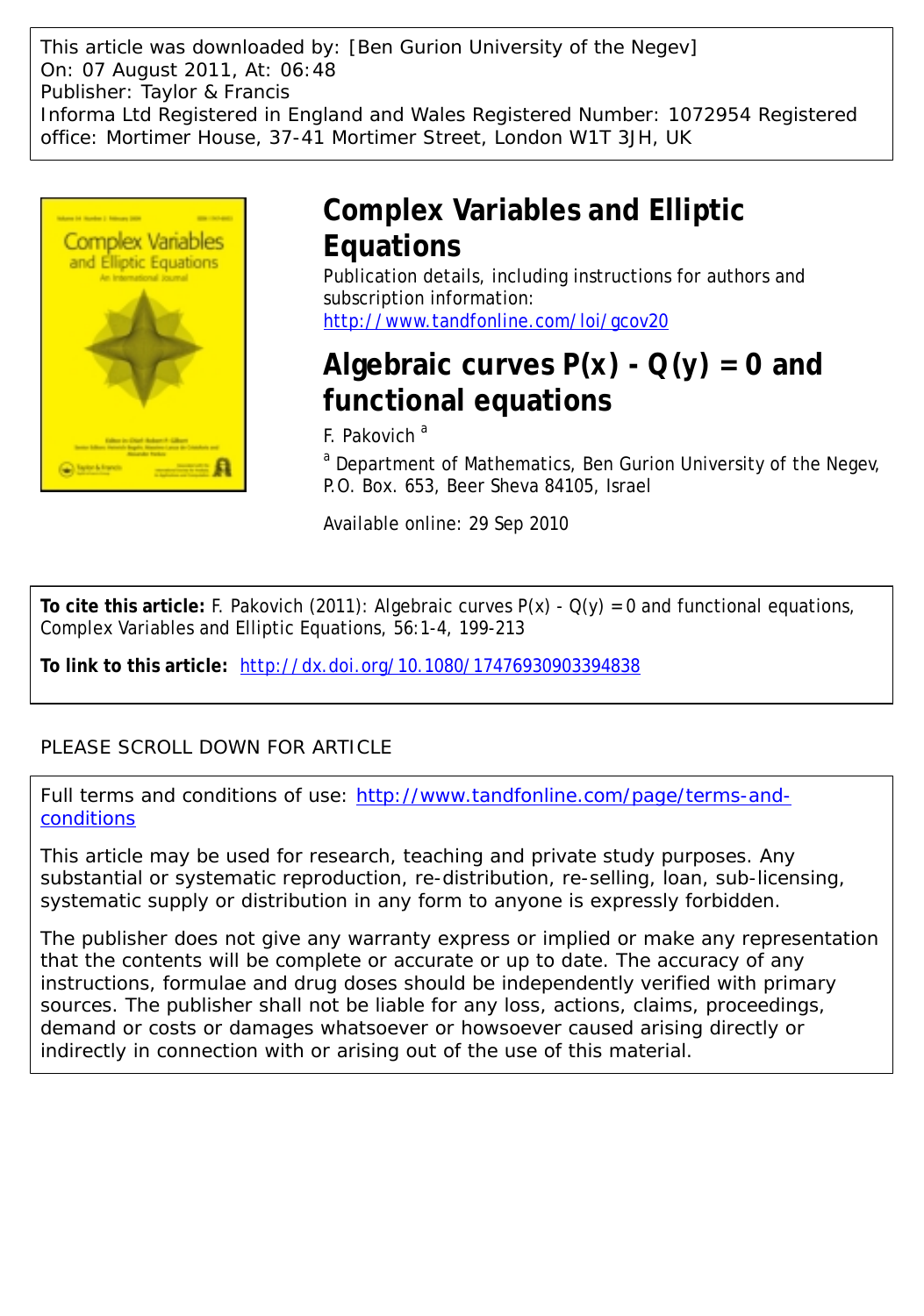

# Algebraic curves  $P(x) - Q(y) = 0$  and functional equations<sup>†</sup>

F. Pakovich\*

Department of Mathematics, Ben Gurion University of the Negev, P.O. Box. 653, Beer Sheva 84105, Israel

Communicated by P. Ng

(Received 30 March 2008; final version received 26 April 2008)

In this article, we give several conditions implying the irreducibility of the algebraic curve  $P(x) - Q(y) = 0$ , where P, Q are rational functions. We also apply the results obtained to the functional equations  $P(f) = Q(g)$  and  $P(f) = cP(g)$ , where  $c \in \mathbb{C}$ . For example, we show that for a generic pair of rational functions  $P$ ,  $Q$  the first equation has no non-constant solutions  $f$ ,  $g$ meromorphic on  $\mathbb C$  whenever  $(\deg P - 1)(\deg Q - 1) \geq 2$ .

Keywords: algebraic curves; meromorphic functions; functional equations; compositions; strong uniqueness polynomials; monodromy groups

AMS Subject Classifications: 30D05; 39B32

#### 1. Introduction

In the article  $[1]$  Ha and Yang proved that if P, Q is a pair of polynomials such that P and Q have no common finite critical values and  $n = \deg P$  and  $m = \deg Q$  satisfy some constraints, then the functional equation

$$
P(f) = Q(g) \tag{1}
$$

has no non-constant solutions f, g meromorphic on  $\mathbb{C}$ . This result yields in particular that for given  $n$ ,  $m$  satisfying above constraints there exists a proper algebraic subset  $\Sigma \subset \mathbb{C}^{n+m+2}$  such that for any pair of polynomials

$$
P(z) = a_n z^n + a_{n-1} z^{n-1} + \dots + a_1 z + a_0, \quad Q(z) = b_m z^m + a_{m-1} z^{m-1} + \dots + b_1 z + b_0
$$

with  $(a_n, \ldots, a_0, b_m, \ldots, b_0) \notin \Sigma$  Equation (1) has no non-constant solutions f, g meromorphic on C. Some further results concerning Equation (1) were obtained in the papers [2–5].

The approach of [1] is based on the Picard theorem which states that an algebraic curve  $q(x, y) = 0$  of genus  $\geq 2$  cannot be parametrized by non-constant functions f, g meromorphic on  $\mathbb C$ . The Picard theorem implies that for given polynomials  $P$ ,  $Q$ Equation (1) has non-constant meromorphic solutions  $f$ ,  $g$  if and only if the

ISSN 1747–6933 print/ISSN 1747–6941 online © 2011 Taylor & Francis DOI: 10.1080/17476930903394838 http://www.informaworld.com

<sup>\*</sup>Email: pakovich@cs.bgu.ac.il

<sup>&</sup>lt;sup>†</sup>Dedicated to Chung Chun Yang on the occasion of his 65th birthday.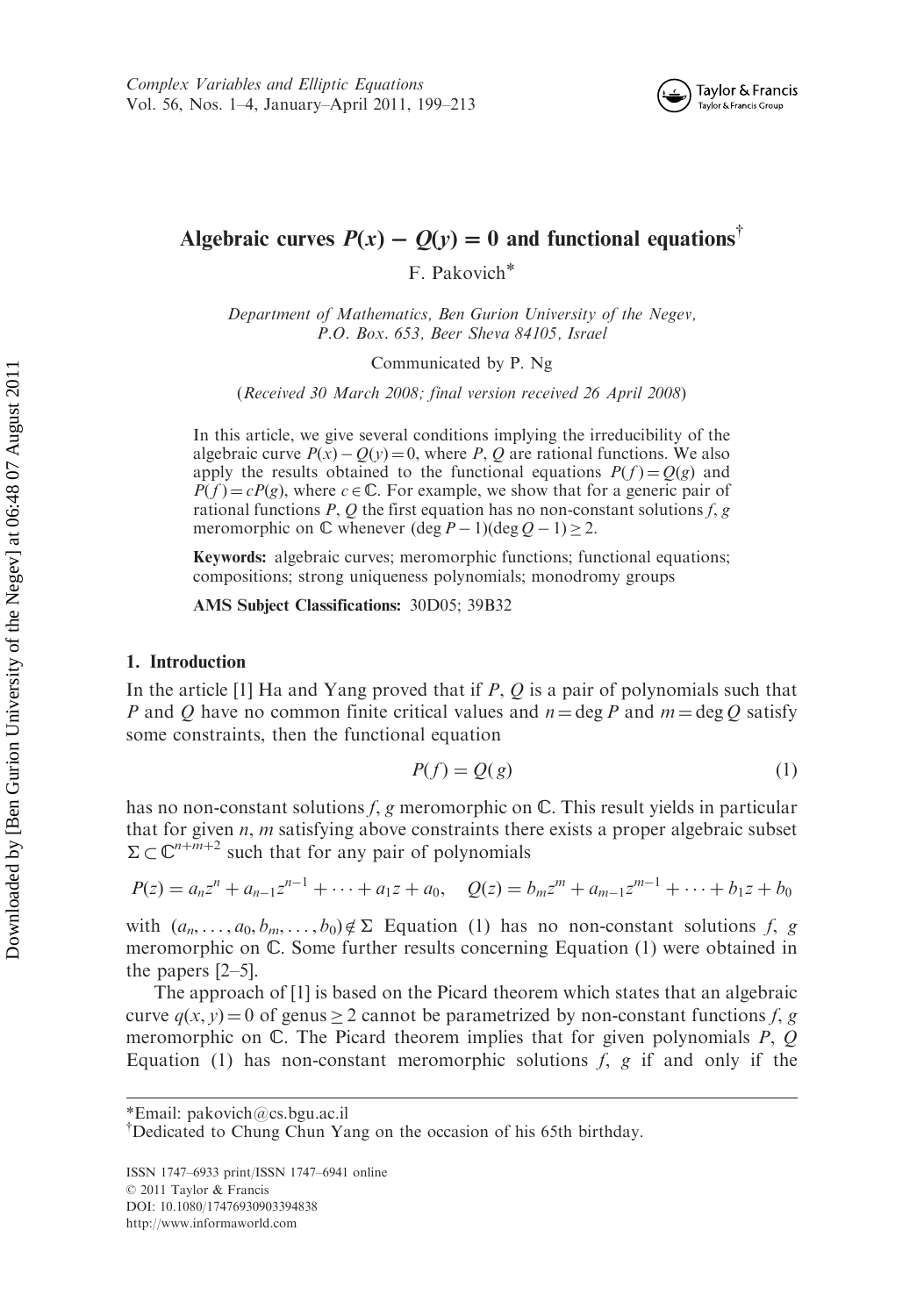algebraic curve

$$
P(x) - Q(y) = 0 \tag{2}
$$

has an irreducible component of genus  $\leq 1$ . Indeed, any non-constant solution f, g of (1) parametrizes an irreducible component of (2) and the genus of this component equals 0 or 1 by the Picard theorem. On the other hand, any irreducible component of genus 0 or 1 of curve (2) may be parametrized correspondingly by rational or elliptic functions f, g. Clearly, these functions satisfy  $(1)$  and hence  $(1)$  has meromorphic solutions.

A question closely related to Equation (1) is the problem of description of the so-called 'strong uniqueness polynomials' for meromorphic functions that is of polynomials  $P$  such that the equality

$$
P(f) = cP(g) \tag{3}
$$

for  $c \in \mathbb{C}$  and non-constant functions f, g meromorphic on  $\mathbb{C}$  implies that  $c = 1$  and  $f = g$ . This problem arose in connection with the problem of description of 'uniqueness range sets' for meromorphic functions and was studied in recent papers [1,3–14]. Clearly, the Picard theorem is applicable to this problem too. Namely, it follows from the Picard theorem that  $P$  is a strong uniqueness polynomial for meromorphic functions if and only if for any  $c \neq 1$  the curve  $P(x) - cP(y) = 0$  has no irreducible components of genus  $\leq 1$ , and a unique such component of the curve  $P(x) - P(y) = 0$  is  $x - y = 0$  (the last condition is obviously equivalent to the condition that the curve

$$
\frac{P(x) - P(y)}{x - y} = 0\tag{4}
$$

has no irreducible components of genus  $\leq$  1).

Although the Picard theorem reduces the question about the existence of meromorphic solutions of Equation (1) to an essentially algebraic question about curve (2) most of the papers concerning Equation (1) or strong uniqueness polynomials for meromorphic functions use the Nevanlinna value distribution theory and other analytic methods. Actually, the algebraic methods seem to be underestimated and one of the goals of this article is to show that these methods are not less fruitful and sometimes lead to more precise results than the analytic ones.

In this article we consider Equations  $(1)$ ,  $(3)$  for arbitrary *rational* P and Q and show that for 'generic'  $P$ ,  $Q$  they have only 'trivial' meromorphic solutions whenever the degrees of  $P$  and  $Q$  satisfy some mild restrictions. It is easy to see that the Picard theorem is still applicable to Equations (1) and (3) with rational  $P$ ,  $Q$  if instead of curves (2) and (4) to consider correspondingly the curves

$$
h_{P,Q}(x, y): P_1(x)Q_2(y) - P_2(x)Q_1(y) = 0,
$$
\n(5)

and

$$
h_P(x, y): \frac{P_1(x)P_2(y) - P_2(x)P_1(y)}{x - y} = 0
$$
\n(6)

where  $P_1$ ,  $P_2$  and  $Q_1$ ,  $Q_2$  are pairs polynomials without common roots such that  $P = P_1/P_2$ ,  $Q = Q_1/Q_2$ . An explicit description of pairs of rational functions P, Q for which the curve  $h_{P,Q}(x, y)$  is irreducible is known only in the case where P, Q are indecomposable polynomials [15]. On the other hand, in order to analyse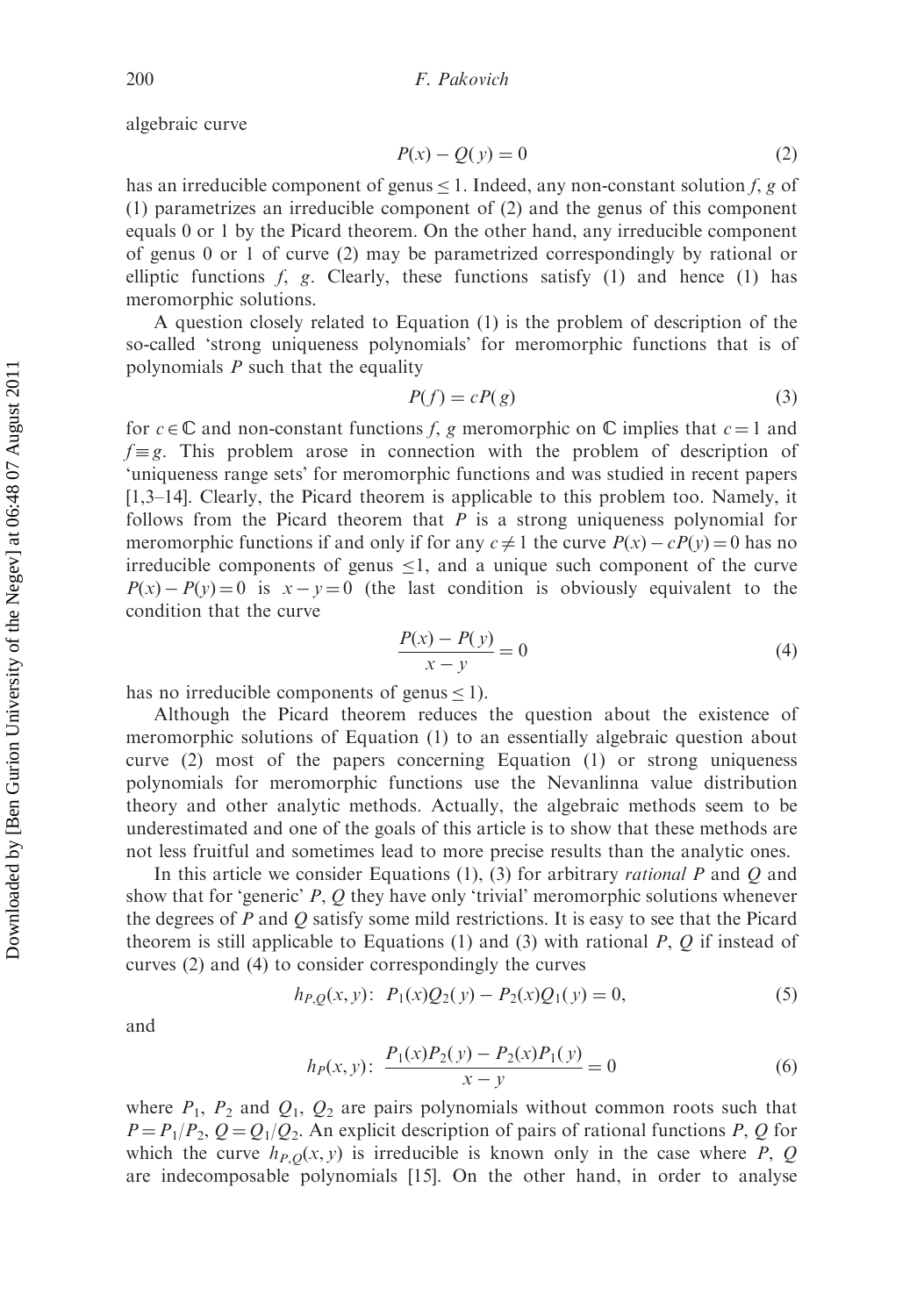Equations (1) and (3) for generic rational functions  $P$ ,  $Q$  it is necessary to have available conditions implying the irreducibility of curves (5) and (6) for wide classes of P, Q. In this article, using the description of irreducible components of  $(5)$  given in [16], we provide several such conditions and apply the results obtained to Equations (1) and (3). Recall that a point  $s \in \mathbb{CP}^1$  is called a critical value of a rational function F if the set  $F^{-1}\lbrace s \rbrace$  contains less than deg F points, and s is called a simple critical value if  $F^{-1}\lbrace s \rbrace$ contains exactly deg  $F-1$  points. We will denote the set of all critical values of F by  $\mathcal{C}(F)$ .

Our main result concerning curve (5) is a complete analysis of its irreducibility in the case where  $\mathcal{C}(P) \cap \mathcal{C}(O)$  contains 'few' elements. Namely, we show that curve (5) is irreducible whenever  $C(P) \cap C(Q)$  is empty or contains one point and give an explicit condition for its irreducibility in the case where  $\mathcal{C}(P) \cap \mathcal{C}(Q)$  contains two points. Besides, we show that curve  $(6)$  is irreducible if P is indecomposable and has at least one simple critical value, or if all critical values of P are simple.

As an application of our results about curves (5) and (6) we obtain several results concerning Equations (1) and (3). In particular, we prove analogues of the results of [1] for rational  $P$ ,  $Q$ . Our main result concerning Equation (1) is the following theorem.

THEOREM 1.1 Let P, Q be a pair of rational functions such that  $\mathcal{C}(P) \cap \mathcal{C}(Q) = \emptyset$ . Then functional equation (1) has non-constant solutions f, g meromorphic on  $\mathbb C$  if and only if  $n = \deg P$  and  $m = \deg Q$  satisfy the inequality  $(n - 1)(m - 1) < 2$ .

From Theorem 1.1 we deduce the following result.<sup>1</sup>

THEOREM 1.2 Let n, m by any integer non-negative numbers such that the inequality  $(m-1)(n$ holds. Then there exists a proper algebraic subset  $\Sigma \subset \mathbb{CP}^{2n+1} \times \mathbb{CP}^{2m+1}$  such that for any pair of rational functions

$$
P(z) = \frac{a_n z^n + a_{n-1} z^{n-1} + \dots + a_0}{b_n z^n + b_{n-1} z^{n-1} + \dots + b_0}, \quad Q(z) = \frac{c_m z^m + c_{m-1} z^{m-1} + \dots + c_0}{d_m z^m + d_{m-1} z^{m-1} + \dots + d_0}
$$

with  $(a_n, \ldots, a_0, b_n, \ldots, b_0, c_m, \ldots, c_0, d_m, \ldots, d_0) \notin \Sigma$  Equation (1) has no non-constant solutions  $f$ ,  $g$  meromorphic on  $\mathbb{C}$ .

Furthermore, we prove an analogue of Theorem 1.1 for the functional equation

$$
P(f) = P(g),\tag{7}
$$

where  $P$  is a rational function, generalizing the previous result of paper [13] concerning the case where  $P$  is a polynomial.

THEOREM  $1.3$  Let P be a rational function of degree n which has only simple critical values. Then functional equation (7) has non-constant solutions f, g such that  $f = g$  and f, g are meromorphic on  $\mathbb C$  if and only if  $n<4$ .

Finally, from Theorems 1.1 and 1.3 we deduce the following theorem.

THEOREM 1.4 For any  $n \geq 4$  there exists a proper algebraic subset  $\Sigma \subset \mathbb{CP}^{2n+1}$  such that for any rational function

$$
P(z) = \frac{a_n z^n + a_{n-1} z^{n-1} + \dots + a_0}{b_n z^n + b_{n-1} z^{n-1} + \dots + b_0}
$$

with  $(a_n, \ldots, a_0, b_n, \ldots, b_0) \notin \Sigma$  equality (3), where f, g are non-constant functions meromorphic on  $\mathbb{C}$ , implies that  $c = 1$  and  $f = g$ .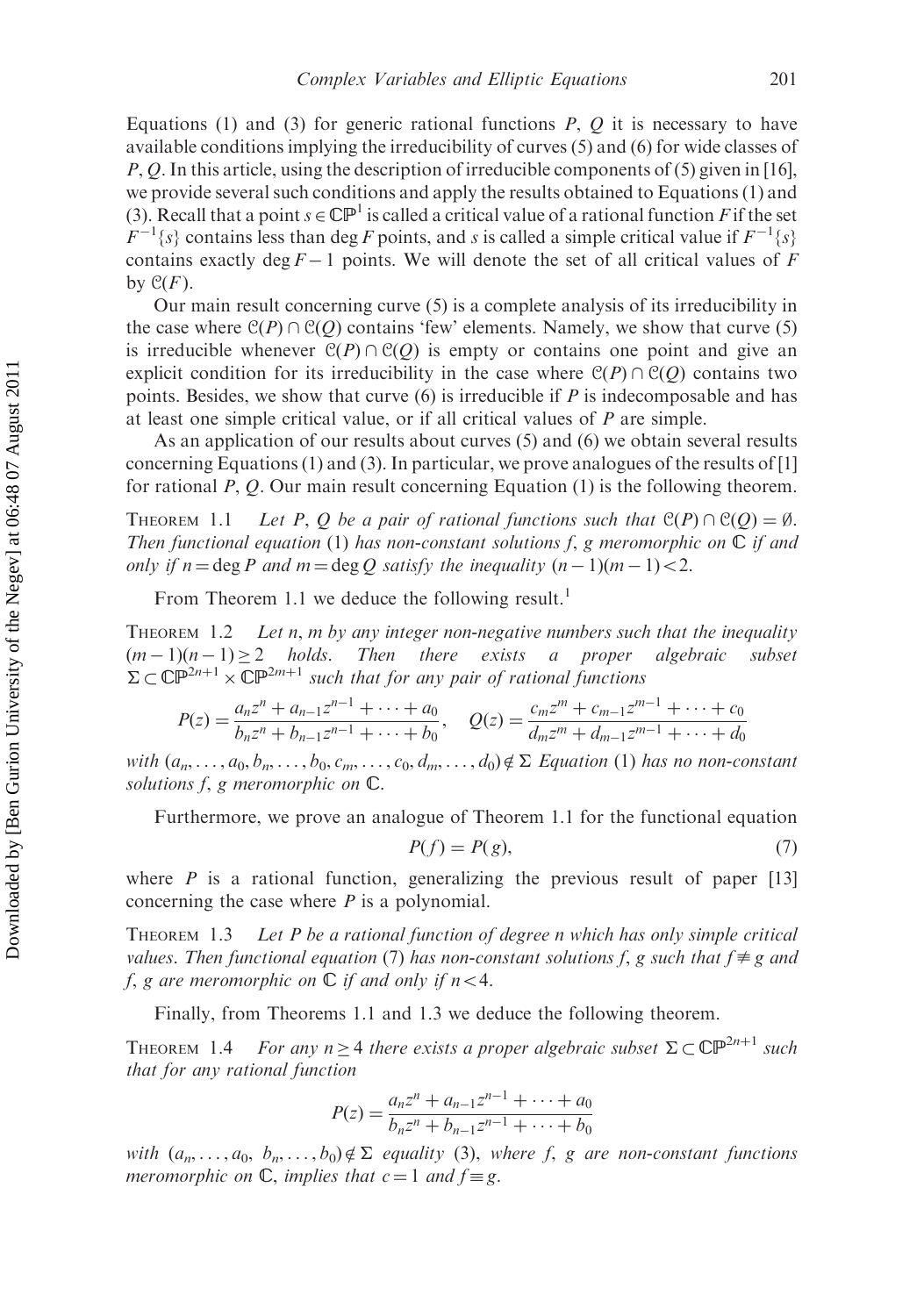The article is organized as follows. In Section 2, we recall a construction from [16] which permits to describe irreducible components of (5) and (6) and to calculate their genuses. In Section 3, we give several conditions implying the irreducibility of curves (5) and (6). Finally, in Section 4, we prove our results concerning Equations (1) and (3).

## 2. Components of  $h_{P,Q}(x, y)$  and  $h_P(x, y)$

In this section, we recall a construction from [16] which permits to describe irreducible components of the curves  $h_{P,Q}(x, y)$  and  $h_P(x, y)$ .

For rational functions P and Q denote by  $S = \{z_1, z_2, \ldots, z_r\}$  the union of  $\mathcal{C}(P)$  and C(Q). Fix a point  $z_0$  from  $\mathbb{CP}^1 \backslash \overline{S}$  and small loops  $\gamma_i$  around  $z_i$ ,  $1 \le i \le r$ , such that  $\gamma_1 \gamma_2 \ldots \gamma_r = 1$  in  $\pi_1(\mathbb{CP}^1 \setminus S, z_0)$ . Set  $n = \deg P$ ,  $m = \deg Q$ . For i,  $1 \le i \le r$ , denote by  $\alpha_i \in S_n$  (respectively  $\beta_i \in S_m$ ) a permutation of points of  $P^{-1}{z_0}$  (respectively of  $Q^{-1}{z_0}$ ) induced by the lifting of  $\gamma_i$  by P (respectively Q). Clearly, the permutations  $\alpha_i$ (respectively  $\beta_i$ ),  $1 \le i \le r$ , generate the monodromy group of P (respectively of Q) and

$$
\alpha_1 \alpha_2 \dots \alpha_r = 1, \quad \beta_1 \beta_2 \dots \beta_r = 1. \tag{8}
$$

Notice that since  $S = \mathcal{C}(P) \cup \mathcal{C}(Q)$  some of permutations  $\alpha_i$ ,  $\beta_i$ ,  $1 \le i \le r$ , may be identical permutations.

Define now permutations  $\delta_1, \delta_2, \ldots, \delta_r \in S_{nm}$  as follows: consider the set of mn elements  $c_{j_1, j_2}$ ,  $1 \le j_1 \le n$ ,  $1 \le j_2 \le m$ , and set  $(c_{j_1, j_2})^{\delta_i} = c_{j'_1, j'_2}$ , where

$$
j'_1 = j_1^{\alpha_i}, \quad j'_2 = j_2^{\beta_i}, \quad 1 \le i \le r.
$$

It is convenient to consider  $c_{j_1,j_2}$ ,  $1 \le j_1 \le n$ ,  $1 \le j_2 \le m$ , as elements of a  $n \times m$  matrix M. Then the action of the permutation  $\delta_i$ ,  $1 \le i \le r$ , reduces to the permutation of rows of M in accordance with the permutation  $\alpha_i$  and the permutation of columns of M in accordance with the permutation  $\beta_i$ .

In general, the permutation group  $\Gamma(P, Q)$  generated by  $\delta_i$ ,  $1 \le i \le r$ , is not transitive on the set  $c_{j_1,j_2}$ ,  $1 \le j_1 \le n$ ,  $1 \le j_2 \le m$ . Denote by  $o(P,Q)$  the number of transitivity sets of the group  $\Gamma(P, Q)$  and let  $\delta_i(j)$ ,  $1 \le i \le r$ ,  $1 \le j \le o(P, Q)$ , be the permutation induced by the permutation  $\delta_i$ ,  $1 \le i \le r$ , on the transitivity set U<sub>i</sub>,  $1 \leq j \leq o(P, Q)$ . We will denote the permutation group generated by the permutations  $\delta_i(j)$ ,  $1 \le i \le r$ , for some fixed j,  $1 \le j \le o(P, Q)$ , by  $G_i$ .

By construction, the group  $G_i$ ,  $1 \leq j \leq o(P, Q)$ , is a transitive permutation group on  $U_i$ . Furthermore, it follows from (8) that  $\delta_1 \delta_2$ ... $\delta_r = 1$  and hence for any j,  $1 \leq j \leq o(P, Q)$ , the equality

$$
\delta_1(j)\delta_2(j)\dots\delta_r(j)=1
$$

holds. By the Riemann existence theorem (see e.g. [18, Corollary 4.10]) this implies that there exist compact Riemann surfaces  $R_i$  and holomorphic functions  $h_j: R_j \to \mathbb{CP}^1$ ,  $1 \leq j \leq o(P, Q)$ , non-ramified outside of S, such that the permutation  $\delta_i(j)$ ,  $1 \le i \le r$ ,  $1 \le j \le o(P, Q)$ , is induced by the lifting of  $\gamma_i$  by  $h_j$ .

Moreover, it follows from the construction of the group  $\Gamma(P, Q)$  that for each j,  $1 \leq j \leq o(P, Q)$ , the intersections of the transitivity set U<sub>j</sub> with the rows of M form an imprimitivity system  $\Omega_P(j)$  for the group  $G_j$  such that the permutations of blocks of  $\Omega_P(j)$  induced by  $\delta_i(j)$ ,  $1 \le i \le r$ , coincide with  $\alpha_i$ . Similarly, the intersections of  $U_j$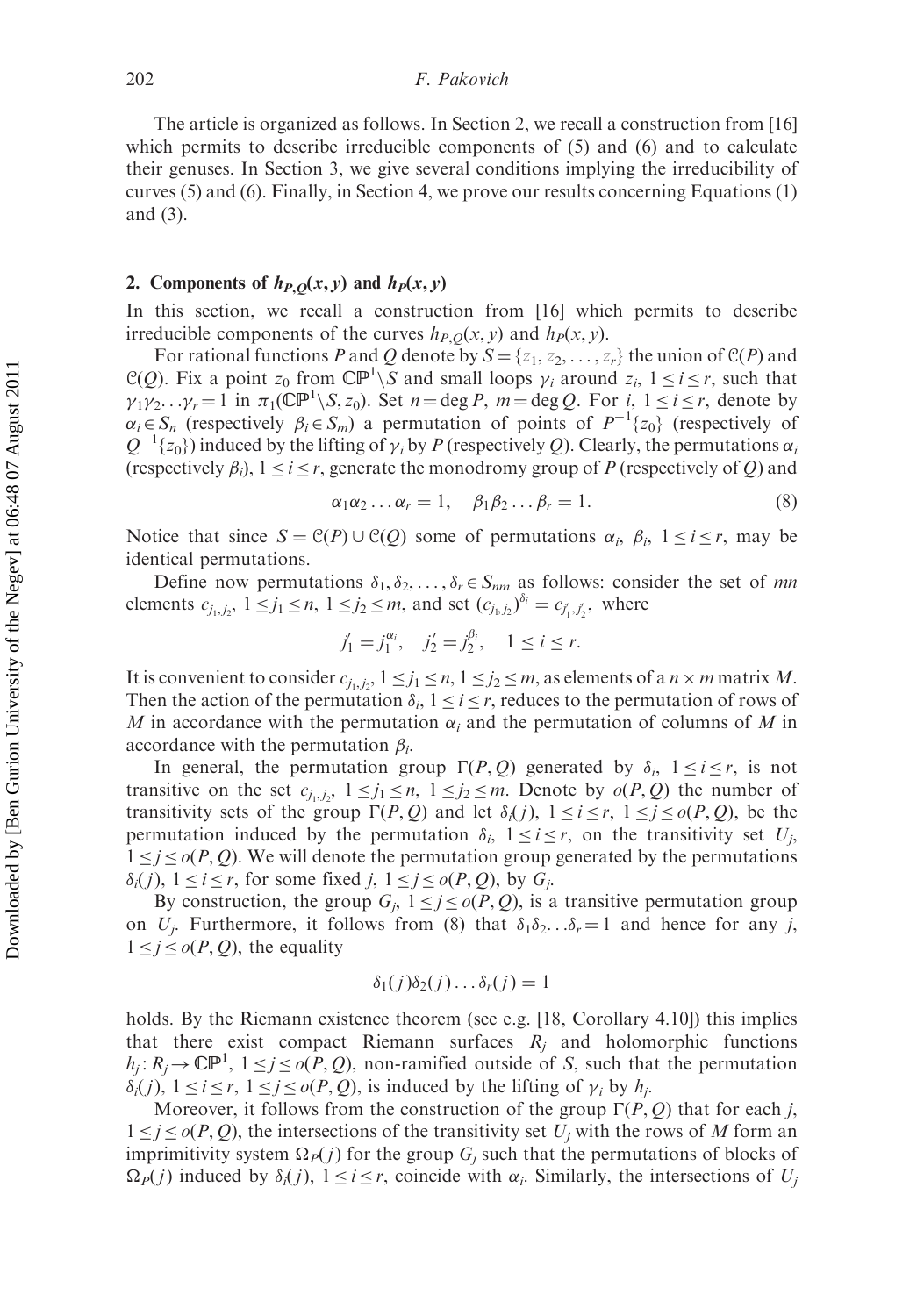with the columns of M form an imprimitivity system  $\Omega_0(i)$  such that the permutations of blocks of  $\Omega_Q(j)$  induced by  $\delta_i(j)$ ,  $1 \le i \le r$ , coincide with  $\beta_i$ . This implies that there exist holomorphic functions  $u_i : R_i \to \mathbb{CP}^1$  and  $v_i : R_i \to \mathbb{CP}^1$ such that

$$
h_j = P \circ u_j = Q \circ v_j,\tag{9}
$$

where the symbol  $\circ$  denotes the superposition of functions,  $f_1 \circ f_2 = f_1(f_2)$ .

Finally, notice that for any choice of points  $a \in P^{-1}{z_0}$  and  $b \in Q^{-1}{z_0}$  there exist uniquely defined j,  $1 \le j \le o(P, Q)$ , and  $c \in h_j^{-1}{z_0}$  such that

$$
u_j(c) = a, \quad v_j(c) = b.
$$
 (10)

Indeed, it is easy to see that if  $l, 1 \le l \le n$ , is the index which corresponds to the point a under the identification of the set  $P^{-1}{z_0}$  with the set of rows of M, and k,  $1 \leq k \leq m$ , is the index which corresponds to the point b under the identification of the set  $Q^{-1}{z_0}$  with the set of columns of M, then the needed index j is defined by the condition that the transitivity set  $U_i$  contains the element  $c_{l,k}$ , and the needed point c is defined by the condition that c corresponds to  $c_{Lk}$  under the identification of the set  $h_j^{-1}{z_0}$  with the set of elements of  $U_j$ .

PROPOSITION 2.1 [16] The Riemann surfaces  $R_i$ ,  $1 \leq j \leq o(P, Q)$ , are in a one-to-one correspondence with irreducible components of the curve  $h_{P,Q}(x, y)$ . Furthermore, each  $R_i$  is a desingularization of the corresponding component. In particular, the curve  $h_{P,Q}(x, y)$  is irreducible if and only if the group  $\Gamma(P, Q)$  is transitive.

*Proof* For j,  $1 \le j \le o(P, Q)$ , denote by  $S_j$  the union of poles of  $u_j$  and  $v_j$  and define the mapping  $t_i : R_i \setminus S_i \to \mathbb{C}^2$  by the formula

$$
z\to (u_j(z),v_j(z)).
$$

It follows from formula (9) that for each j,  $1 \leq j \leq o(P, Q)$ , the mapping  $t_i$  maps  $R_i$ to an irreducible component of the curve  $h_{P,Q}(x, y)$ . Furthermore, for any point  $(a, b)$ on  $h_{P,Q}(x, y)$ , such that  $z_0 = P(a) = Q(b)$  is not contained in S, there exist uniquely defined j,  $1 \le j \le o(P, Q)$ , and  $c \in h_j^{-1}{z_0}$  satisfying (10). This implies that the Riemann surfaces  $R_i$ ,  $1 \leq j \leq o(P, Q)$ , are in a one-to-one correspondence with irreducible components of  $h_{P,Q}(x, y)$  and that each mapping  $t_i$ ,  $1 \le j \le o(P, Q)$ , is generically injective. Since an injective mapping of Riemann surfaces is an isomorphism onto an open subset we conclude that each  $R_i$  is a desingularization of the corresponding component of  $h_{P,Q}(x, y)$ .

For *i*,  $1 \le i \le r$ , denote by

$$
\lambda_i=(p_{i,1},p_{i,2},\ldots,p_{i,u_i})
$$

the collection of lengths of disjoint cycles in the permutation  $\alpha_i$ , by

$$
\mu_i = (q_{i,1}, q_{i,2}, \ldots, q_{i,\nu_i})
$$

the collection of lengths of disjoint cycles in the permutation  $\beta_i$  and by  $e_i(j)$ ,  $1 \le i \le r$ ,  $1 \leq j \leq o(P, Q)$ , the number of disjoint cycles in the permutation  $\delta_i(j)$ . The Riemann– Hurwitz formula implies that for the genus  $g_j$ ,  $1 \le j \le o(P, Q)$ , of the component of  $h_{P,Q}(x, y)$  corresponding to  $R_i$  we have

$$
2 - 2g(R_j) = \sum_{i=1}^r e_i(j) - \text{card}\{U_j\}(r-2).
$$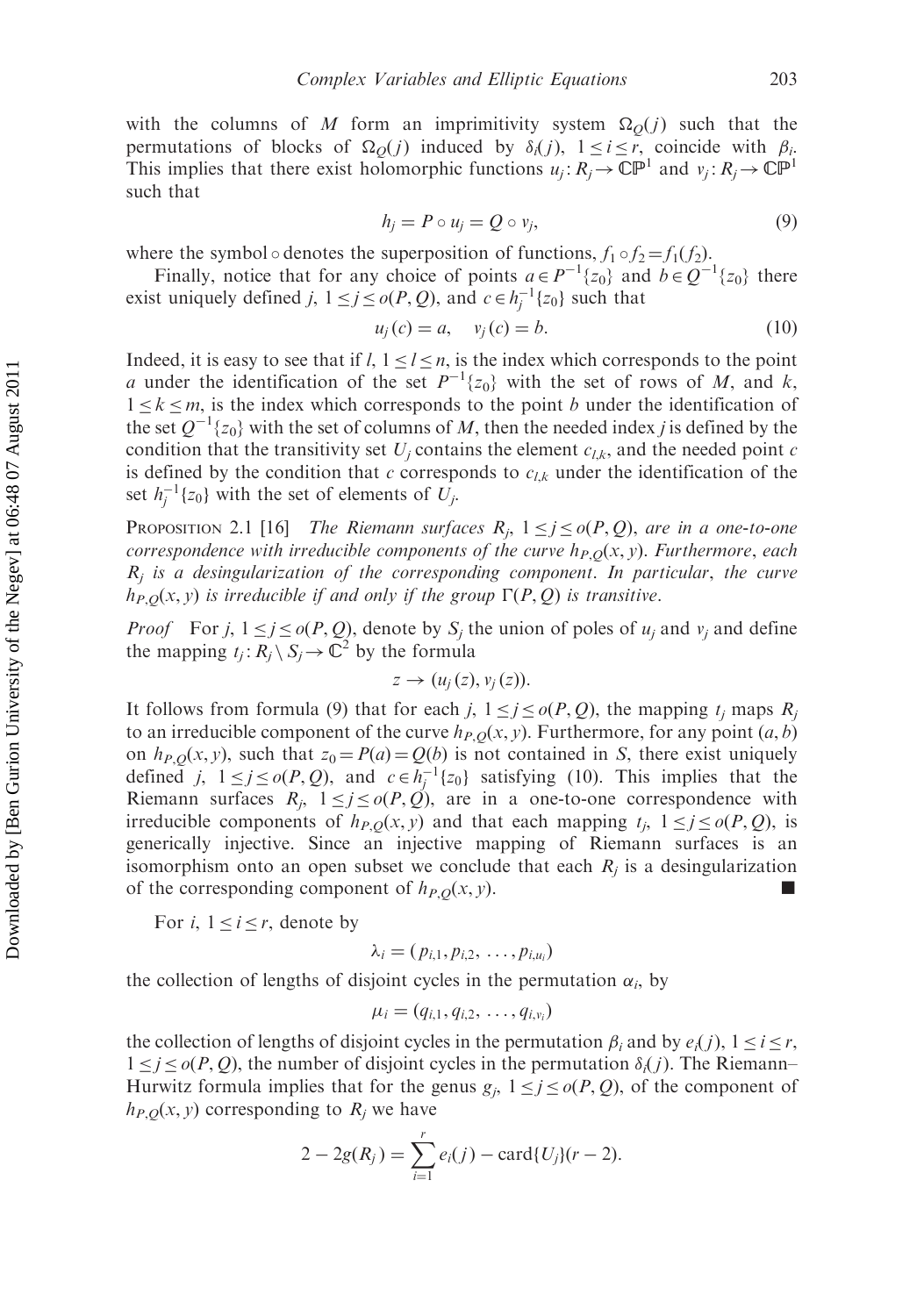On the other hand, it easily follows from the definition that the permutation  $\delta_i$ ,  $1 \leq i \leq r$ , contains

$$
\sum_{j_1=1}^{u_i} \sum_{j_2=1}^{v_i} \text{GCD}(p_{i,j_1}q_{i,j_2})
$$

disjointed cycles. In particular, in the case where the curve  $h_{P,Q}(x, y)$  is irreducible we obtain the following formula for its genus established earlier in [19].

COROLLARY 2.2 If the curve  $h_{P,Q}(x, y)$  is irreducible then for its genus g the following formula holds:

$$
2 - 2g = \sum_{i=1}^{r} \sum_{j_1=1}^{u_i} \sum_{j_2=1}^{v_i} \text{GCD}(p_{i,j_1}q_{i,j_2}) - (r - 2)nm. \tag{11}
$$

Similarly, we obtain the following corollary concerning the curve  $h<sub>P</sub>(x, y)$ .

COROLLARY 2.3 The curve  $h_P(x, y)$  is irreducible if and only if the monodromy group  $G(P)$  of P is doubly transitive. Furthermore, if  $h_P(x, y)$  is irreducible then for its genus g the following formula holds:

$$
4 - 2g = \sum_{i=1}^{r} \sum_{j_1=1}^{u_i} \sum_{j_2=1}^{v_i} \text{GCD}(p_{i,j_1}p_{i,j_2}) - (r - 2)n^2.
$$
 (12)

*Proof* Indeed, it follows from Proposition 2.1 that  $h_P(x, y) = 0$  is irreducible if and only if the group  $\Gamma(P, P)$  has two transitivity sets on M: the diagonal

$$
\Delta: \{c_{j,j} \mid 1 \leq j \leq n\}
$$

(which is always a transitivity set) and its complement. On the other hand, it is easy to see that the last condition is equivalent to the doubly transitivity of  $G(P)$ .

Furthermore, the Riemann–Hurwitz formula implies that if  $h_P(x, y)$  is irreducible, then

$$
2-2g = \left(\sum_{i=1}^r \sum_{j_1=1}^{u_i} \sum_{j_2=1}^{v_i} \text{GCD}(p_{i,j_1}p_{i,j_2}) - \mu\right) - (r-2)(n^2 - n),
$$

where  $\mu$  is the total number of disjointed cycles of permutations  $\delta_i$ ,  $1 \le i \le r$ , on  $\Delta$ . Since  $\mu$  coincides with the total number of disjointed cycles of permutations  $\alpha_i$ ,  $1 \le i \le r$ , using the Riemann–Hurwitz formula again we see that  $\mu = 2 + (r - 2)n$  and therefore  $(12)$  holds.

## 3. Irreducibility of  $h_{P,Q}(x, y)$  and  $h_P(x, y)$

# 3.1. Irreducibility of  $h_{P,Q}(x, y)$

PROPOSITION 3.1 Let P, Q be rational functions, deg  $P = n$ , deg  $Q = m$ . Then any of the conditions below implies the irreducibility of the curve  $h_{P,Q}(x, y) = 0$ .

- (1)  $\mathcal{C}(P) \cap \mathcal{C}(Q)$  contains at most one element,
- (2)  $GCD(n, m) = 1$ ,
- (3)  $P$  is a polynomial and  $Q$  is a rational function with no multiple poles.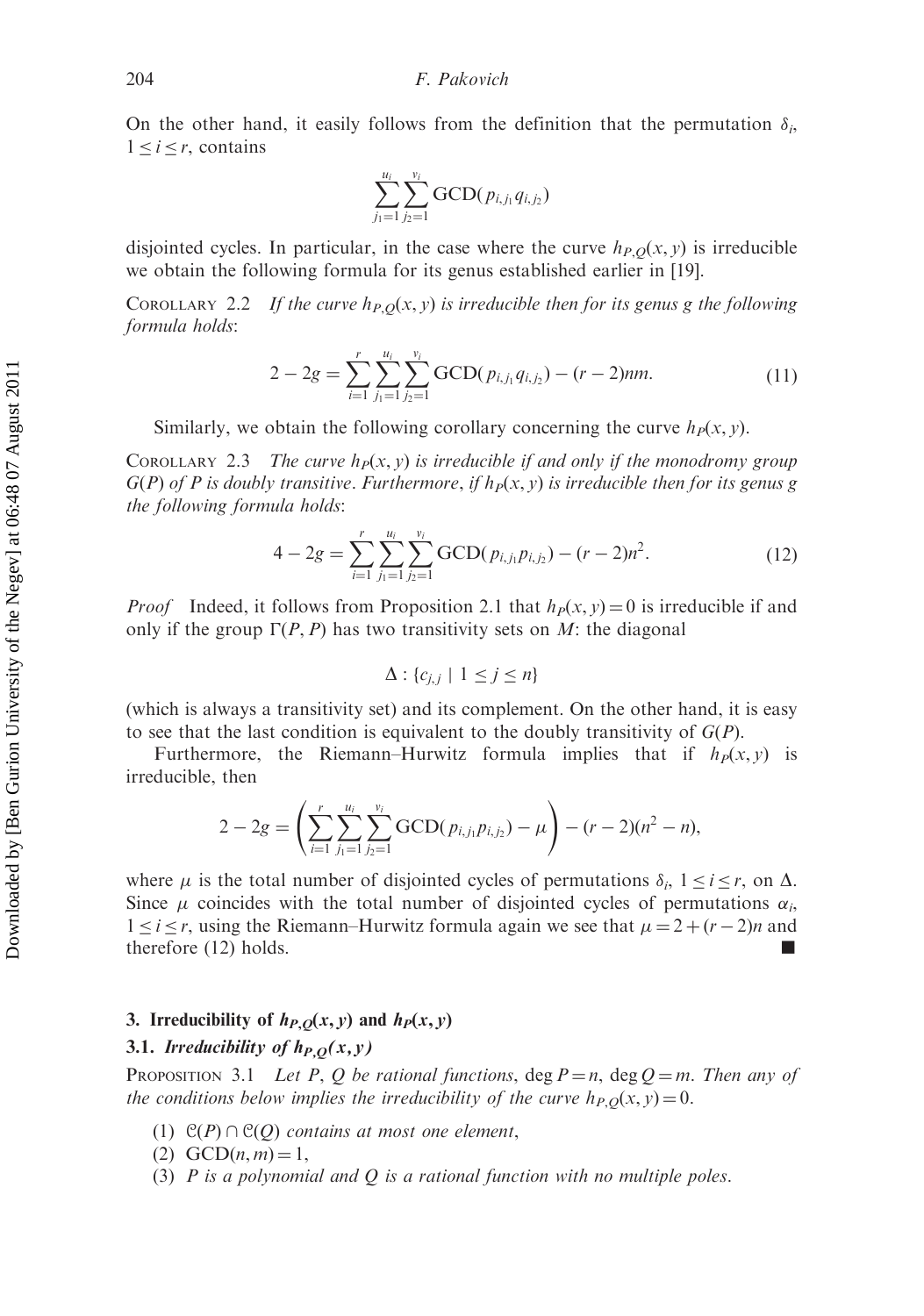Proof Suppose that (1) holds. Without loss of generality we may assume that  $\mathcal{C}(P) \cap \mathcal{C}(Q) = z_1$  (if  $\mathcal{C}(P) \cap \mathcal{C}(Q) = \emptyset$  the proof is similar) and that for some s,  $2 \leq s < r$ , the following condition holds: for i,  $2 \leq i \leq s$ , the point  $z_i$  is a critical value of P but is not a critical value of Q while for i,  $s < i \le r$ , the point  $z_i$  is a critical value of Q but is not a critical value of P. This implies that for  $i, 2 \le i \le s$ , the permutation  $\delta_i$ permutes rows of M in accordance with the permutation  $\alpha_i$  but transforms each column of M to itself. Similarly, for  $i, s < i \leq r$ , the permutation  $\delta_i$  permutes columns of M in accordance with the permutation  $\beta_i$  but transforms each row of M to itself.

Since by (8) the permutation  $\alpha_1$  is contained in the group generated by  $\alpha_2$ ,  $\alpha_3, \ldots, \alpha_r$  the last group is transitive on the set  $P^{-1}{z_0}$ . This implies that the subgroup  $\Gamma_1$  of  $\Gamma(P, Q)$  generated by  $\delta_2, \delta_3, \ldots, \delta_s$  acts transitively on the set of rows. Similarly, the subgroup  $\Gamma_2$  of  $\Gamma(P, Q)$  generated by  $\delta_{s+1}, \delta_{s+2}, \ldots, \delta_r$  acts transitively on the set of columns. If now  $c_{i_1,j_1}$  and  $c_{i_2,j_2}$  are two elements of M and  $\gamma_1 \in \Gamma_1$ (respectively  $\gamma_2 \in \Gamma_2$ ) is an element such that  $i_1^{\gamma_1} = i_2$  (respectively  $j_1^{\gamma_2} = j_2$ ) then

$$
(c_{i_1,j_1})^{\gamma_1\gamma_2}=(c_{i_2,j_1})^{\gamma_2}=c_{i_2,j_2}.
$$

Therefore, the subgroup of  $\Gamma(P, Q)$  generated by  $\delta_2, \delta_3, \ldots, \delta_r$  acts transitively on the set of elements of M and hence the action of the group  $\Gamma(P, Q)$  is also transitive.

In order to prove the sufficiency of  $(2)$  it is enough to observe that since for any j,  $1 \leq j \leq o(P, Q)$ , the imprimitivity system  $\Omega_P(j)$  (respectively  $\Omega_O(j)$ ) contains n (respectively *m* blocks), the cardinality of any set  $U_i$ ,  $1 \le j \le o(P, Q)$ , is divisible by the LCM(n, m). On the other hand, if (2) holds then LCM(n, m) = mn. Since M contains *mn* elements this implies that the group  $\Gamma(P, Q)$  is transitive.

Suppose finally that (3) holds. Without loss of generality we may assume that  $z_1 = \infty$ . Let  $c_{i_1, j_2}$  and  $c_{i_2, j_2}$  be two elements of M. Since the group  $\beta_1, \beta_1, \ldots, \beta_r$  is transitive on the set  $Q^{-1}\left\{z_0\right\}$  there exists  $g \in \Gamma(P, Q)$  such that  $(c_{i_1,j_1})^g = c_{i,j_2}$  for some i,  $1 \le i \le n$ . On the other hand, since P is a polynomial the permutation  $\alpha_1$  is a full cycle and hence there exists a number k,  $1 \le k \le n$ , such that  $i^{\delta_i^k} = i_2$ . Furthermore, since Q has no multiple poles the permutation  $\delta_1$  transforms each column of M to itself. Therefore,

$$
(c_{i_1,j_1})^{g\delta_1^k} = (c_{i,j_1})^{\delta_1^k} = c_{i_2,j_2}
$$

and hence the group  $\Gamma(P, Q)$  is transitive.

If rational functions  $P$  and  $Q$  have two common critical values then the curve  $h_{P,Q}(x, y)$  can be reducible. Nevertheless, it turns out that all reducible curves  $h_{P,Q}(x, y)$  for which  $\mathcal{C}(P) \cap \mathcal{C}(Q)$  contains two elements can be described explicitly. In order to obtain such a description (and another proof of the first part of Proposition 3.1) we will use the following result which is due to Fried (see [20, Proposition 2], [21, Lemma 4.3] or [16, Theorem 3.5]).

For a rational function  $F = F_1/F_2$  denote by  $\Omega_F$  the splitting field of the polynomial  $F_1(x) - zF_2(x) = 0$  over  $\mathbb{C}(z)$ .

PROPOSITION 3.2 [20]: Let P, Q be rational functions such that the curve  $h_{P,Q}(x, y)$ is reducible. Then there exist rational functions  $A, B, \tilde{P}, \tilde{Q}$  such that

$$
P = A \circ \tilde{P}, \quad Q = B \circ \tilde{Q}, \quad o(A, B) = o(P, Q), \quad \Omega_A = \Omega_B.
$$
 (13)

In particular, it follows from  $\Omega_A = \Omega_B$  that  $\mathcal{C}(A) = \mathcal{C}(B)$ .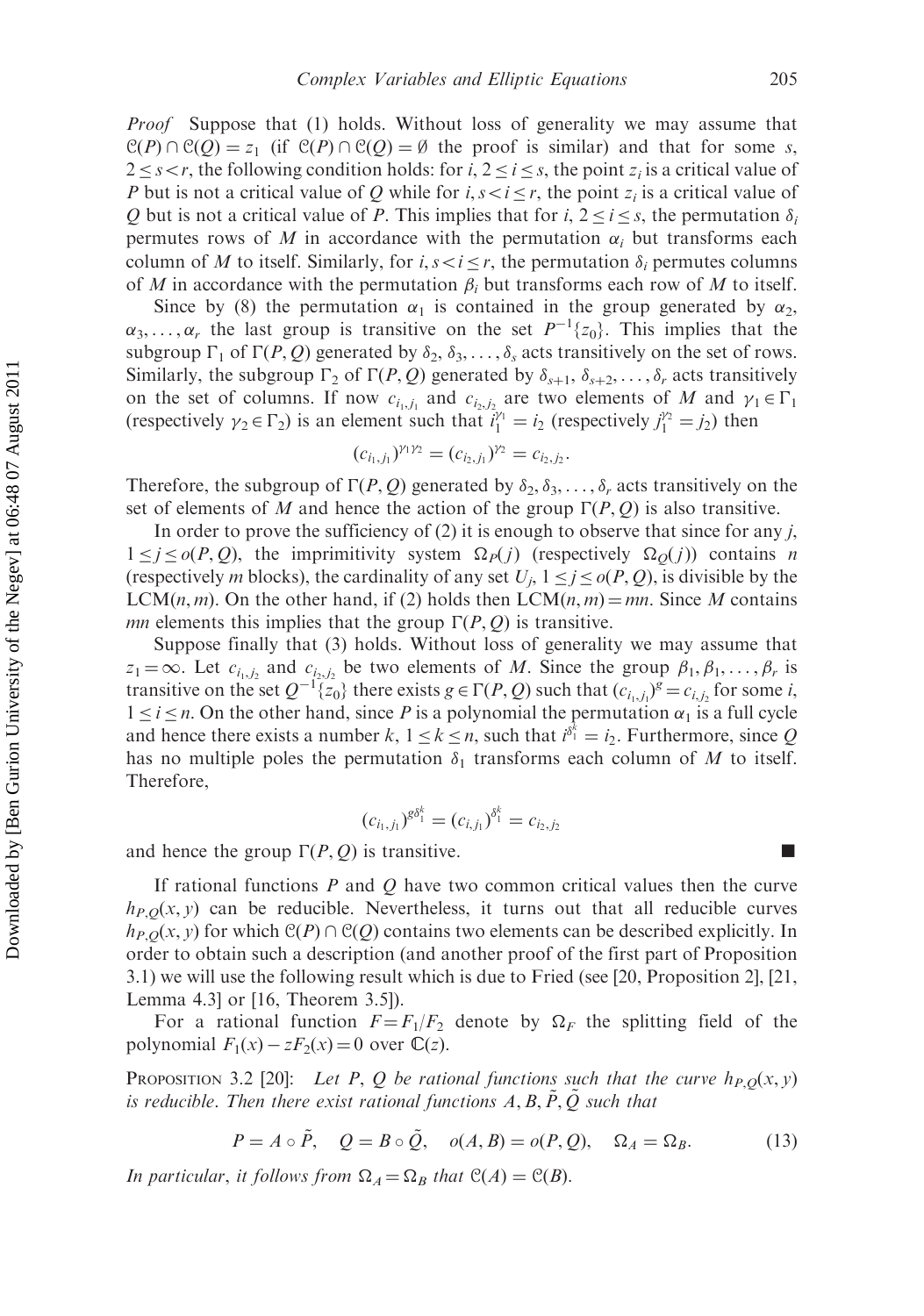Notice that since for the functions  $A$ ,  $B$  in Proposition 3.2 the inequality  $o(A, B) = o(P, Q) > 1$  holds, the degrees of A, B are greater than 1.

The proposition below supplements the first part of Proposition 3.1.

PROPOSITION 3.3 Let P, Q be rational functions such that  $\mathcal{C}(P) \cap \mathcal{C}(Q)$  contains two elements. Then the curve  $h_{P,Q}(x, y)$  is reducible if and only if there exist rational functions  $P_1$ ,  $Q_1$  and a Möbius transformation  $\mu$  such that

$$
P = \mu \circ z^d \circ P_1, \quad Q = \mu \circ z^d \circ Q_1 \tag{14}
$$

for some integer  $d>1$ .

*Proof* Suppose that  $h_{P,Q}(x, y)$  is reducible and let A, B,  $\tilde{P}, \tilde{Q}$  be rational functions from Proposition 3.2. Set  $C = \mathcal{C}(A) = \mathcal{C}(B)$ . By the chain rule

$$
\mathcal{C}(P) = \mathcal{C}(A) \cup A(\mathcal{C}(\tilde{P})), \quad \mathcal{C}(Q) = \mathcal{C}(B) \cup B(\mathcal{C}(\tilde{Q}))
$$

and therefore  $C \subseteq C(P) \cap C(Q)$ . Therefore, since card $\{C(P) \cap C(Q)\} = 2$  and the degrees of 4 R are greater than 1 each of the functions 4 and R has exactly two degrees of  $A, B$  are greater than 1, each of the functions  $A$  and  $B$  has exactly two critical values.

It follows from equality (8) that for the permutations  $\kappa_1$ ,  $\kappa_2$  corresponding to the critical values of A the equality  $\kappa_1 \kappa_2 = 1$  holds. Therefore each of these permutations is a cycle of length  $d = \deg A$  and this implies easily that there exist Möbius transformations  $\mu$  and  $\nu$  such that  $A = \mu \circ z^{d} \circ \nu$ . Similarly,  $B = \tilde{\mu} \circ z^{\tilde{d}} \circ \tilde{\nu}$  for some Möbius transformations  $\tilde{\mu}$ ,  $\tilde{\nu}$  and  $\tilde{d} = \deg B$ . Furthermore, it follows from  $\Omega_A = \Omega_B$ that  $\tilde{d} = d$  and the equality  $\mathcal{C}(A) = \mathcal{C}(B)$  implies that  $\tilde{\mu} = \mu \circ cz^{\pm 1}$  for some  $c \in \mathbb{C}$ . Setting now

$$
P_1 = v \circ \tilde{P}, \quad Q_1 = c^{1/d} z^{\pm 1} \circ \tilde{v} \circ \tilde{Q}
$$

we conclude that (14) holds for some  $d>1$ .

Finally, it is clear that if (14) holds then the curve  $h_{P,Q}(x, y)$  is reducible.

#### 3.2. Irreducibility of  $h_P(x, y)$

Recall that a rational function  $P$  is called decomposable if there exist rational functions  $P_1$ ,  $P_2$ , deg  $P_1 > 1$ , deg  $P_2 > 1$ , such that  $P = P_1 \circ P_2$ . Otherwise, P is called indecomposable.

It is easy to see that if the curve  $h<sub>P</sub>(x, y)$  is irreducible then P is necessarily indecomposable. Indeed, since the curve  $h_{P_1, P_1}(x, y) = 0$  has the factor  $x - y$ , the curve  $h_{P_1 \circ P_2, P_1 \circ P_2}(x, y) = 0$  has the factor  $h_{P_2, P_2}(x, y) = 0$  and hence the curve  $h_{P_1 \circ P_2}(x, y)$  has the factor  $h_{P_2}(x, y)$ .

PROPOSITION 3.4 Let P be an indecomposable rational function. Suppose that P has at least one simple critical value. Then the curve  $h_P(x, y)$  is irreducible.

*Proof* Indeed, a rational function P is indecomposable if and only if its monodromy group  $G(P)$  is primitive. Furthermore, if P has a simple critical value  $z_i$ ,  $1 \leq j \leq r$ , then the permutation  $\alpha_i$  which corresponds to this critical value is a transposition. On the other hand, it is known (see e.g. [22, Theorem 13.3]) that a primitive permutation group containing a transposition is a full symmetric group. Since a symmetric group is doubly transitive Proposition 3.4 follows now from Corollary 2.3.

Recall that a point  $y \in \mathbb{CP}^1$  is called a critical point of a rational function P if the local multiplicity of P at  $\gamma$  is greater than 1. Say that a rational function P satisfies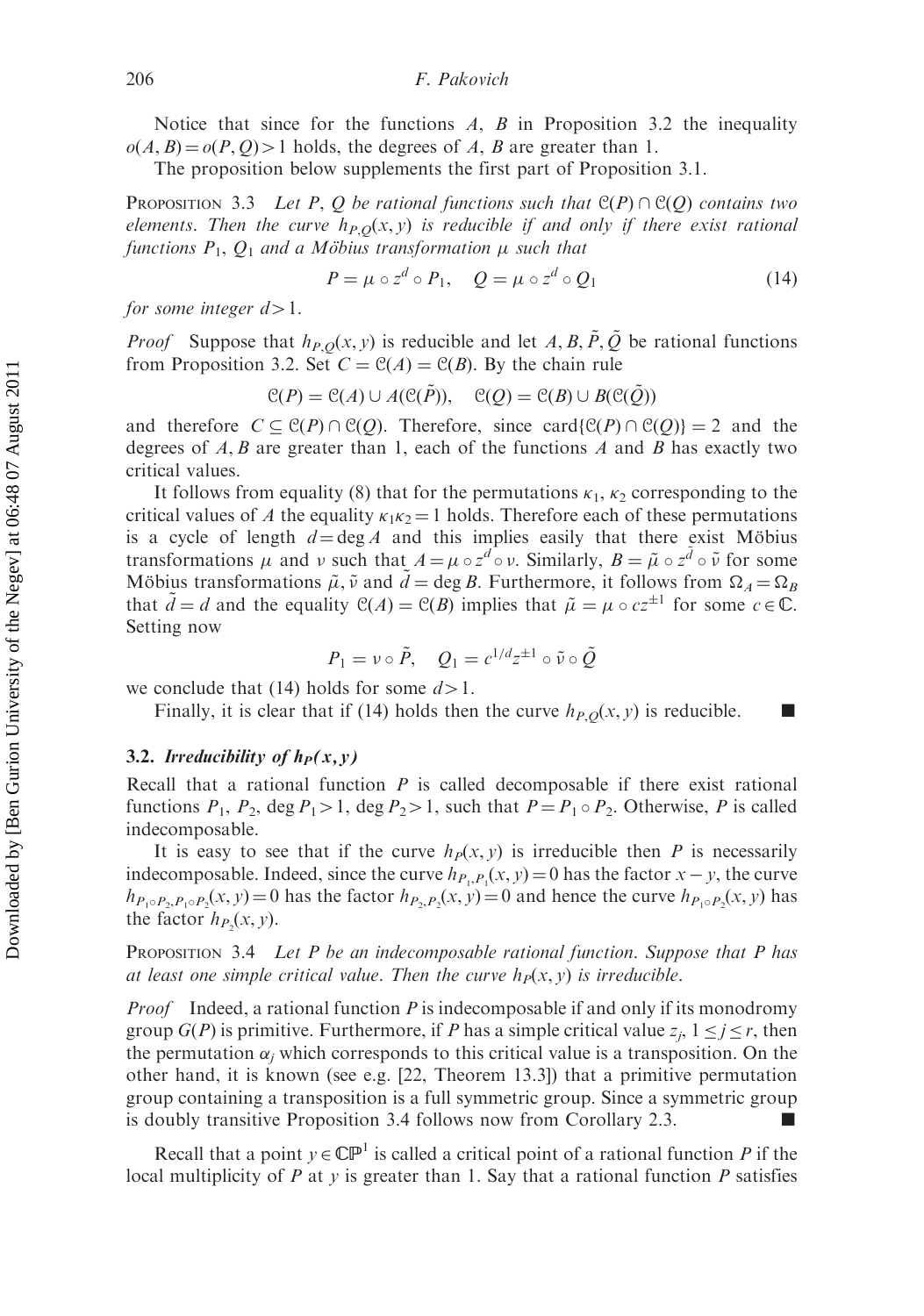the separation condition if for any distinct critical points  $y_1$ ,  $y_2$  of P the inequality  $P(y_1) \neq P(y_2)$  holds. Notice that this condition is often assumed in the papers about uniqueness polynomials for meromorphic functions (see e.g. [6,7,10–12]). Proposition 3.5 below shows that the separation condition actually is closely related to the indecomposability condition.

PROPOSITION  $3.5$  Let P be a rational function satisfying the separation condition. Then either P is indecomposable or

$$
P = \gamma_1 \circ z^n \circ \gamma_2 \tag{15}
$$

for some Möbius transformations  $\gamma_1,\,\gamma_2$  and a composite number n. In particular, if P has at least one simple critical value then the curve  $h_P(x, y)$  is irreducible.

*Proof* First of all observe that for any finite set  $T \subset \mathbb{CP}^1$  and any rational function  $F$  of degree  $n$  the Riemann–Hurwitz formula implies that

$$
card{F^{-1}\{T\}} \ge 2 + (card{T} - 2)n
$$
\n(16)

and the equality attains if and only if  $T = \mathcal{C}(F)$ . In particular, if  $n>1$  then card $\{F^{-1}\{T\}\}$  > card $\{T\}$  unless  $T = \mathcal{C}(F)$  and card $\{\mathcal{C}(F)\} = 2$ . Recall that as it was noted in the proof of Proposition 3.3 the equality card $\{\mathcal{C}(F)\} = 2$  implies that there exist Möbius transformations  $\mu$  and  $\nu$  such that  $F = \mu \circ z^n \circ \nu$ .

Suppose now that a rational function  $P$  satisfying the separation condition is decomposable and let  $P_1$ ,  $P_2$  be rational functions of degree greater than 1 such that  $P = P_1 \circ P_2$ . Denote by  $\mathcal{S}(P_1)$  the set of critical points of  $P_1$ . It follows from the chain rule that if  $\zeta \in \mathcal{S}(P_1)$  then any point  $\mu$  such that  $P_2(\mu) = \zeta$  is a critical point of P. Therefore, the separation condition implies that for any  $\zeta \in \mathcal{S}(P_1)$  the set  $P_2^{-1}\{\zeta\}$ consists of a unique point and hence

$$
card\{P_2^{-1}\{S(P_1)\}\} = card\{S(P_1)\}.
$$
\n(17)

As it was observed above (17) implies that  $\mathcal{S}(P_1) = \mathcal{C}(P_2)$ , card $\{\mathcal{C}(P_2)\} = 2$ , and  $P_2 = \beta_2 \circ z^{d_2} \circ \alpha_2$  for some Möbius transformations  $\alpha_2$ ,  $\beta_2$  and  $d_2 > 1$ .

Furthermore, it follows from card{ $\mathcal{S}(P_1) = 2$  that card{ $\mathcal{C}(P_1) = 2$  and therefore  $P_1 = \alpha_1 \circ z^{d_1} \circ \beta_1$  for some Möbius transformations  $\alpha_1, \beta_1$  and  $d_1 > 1$ . Since  $\delta(P_1)$  $\mathcal{C}(P_2)$  we have  $\beta_1 \circ \beta_2 = cz^{\pm 1}$  and hence (15) holds for  $\gamma_1 = \alpha_1 \circ c^{d_1} z^{\pm 1}$ ,  $\gamma_2 = \alpha_2$ ,  $n-d_1d_2$ . Finally if P has at least one simple critical value then it may not have the  $n = d_1 d_2$ . Finally, if P has at least one simple critical value then it may not have the form (15) and hence the curve  $h<sub>P</sub>(x, y)$  is irreducible by Proposition 3.4.

COROLLARY 3.6 Let P be a rational function which has only simple critical values. Then the curve  $h_P(x, y)$  is irreducible.

*Proof* Indeed, a critical value  $\zeta$  of a rational function P is simple if and only if the set  $P^{-1}{\{\zeta\}}$  contains a unique critical point and the local multiplicity of P at this point is 2. Therefore, if  $P$  has only simple critical values, then  $P$  satisfies the separation condition and hence  $h<sub>P</sub>(x, y)$  is irreducible by Proposition 3.5.

# 4. Equations  $P \circ f = Q \circ g$  and  $P \circ f = cP \circ g$

## 4.1. Equation  $P \circ f = Q \circ g$

*Proof of Theorem 1.1* Since  $\mathcal{C}(P) \cap \mathcal{C}(Q) = \emptyset$  it follows from the first part of Proposition 3.1 that the curve  $h_{P,Q}(x, y) = 0$  is irreducible. Therefore, in view of the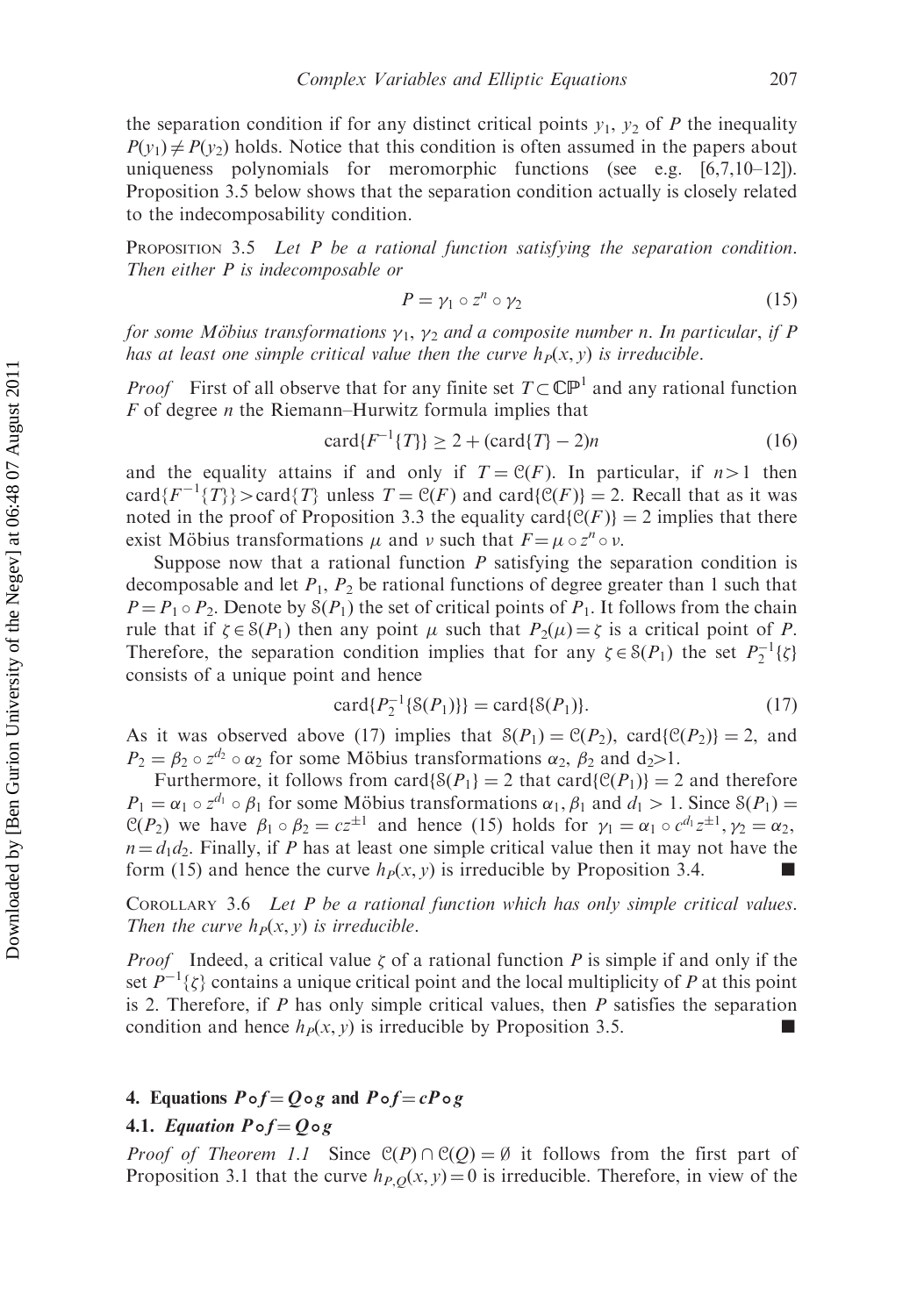Picard theorem in order to prove the theorem it is enough to check that the genus of  $h_{P,Q}(x, y) = 0$  equals  $(n-1)(m-1)$ .

We will keep the notation of Section 2. Without loss of generality we may assume that there exists s,  $1 < s < r$ , such that for i,  $1 \le i \le s$ , the point  $z_i$  is a critical value of P but is not a critical value of Q while for i,  $s < i \le r$ , the point  $z_i$  is a critical value of Q but is not a critical value of P. Then by Corollary 2.2 we have

$$
2 - 2g = \sum_{i=1}^{r} \sum_{j_1=1}^{u_i} \sum_{j_2=1}^{v_i} \text{GCD}(p_{i,j_1}q_{i,j_2}) - (r - 2)nm
$$
  
\n
$$
= \sum_{i=1}^{s} \sum_{j_1=1}^{u_i} \sum_{j_2=1}^{v_i} \text{GCD}(p_{i,j_1}q_{i,j_2}) + \sum_{i=s+1}^{r} \sum_{j_2=1}^{v_i} \sum_{j_1=1}^{u_i} \text{GCD}(p_{i,j_1}q_{i,j_2}) - (r - 2)nm
$$
  
\n
$$
= \sum_{i=1}^{s} \sum_{j_1=1}^{u_i} \sum_{j_2=1}^{m} 1 + \sum_{i=1}^{s} \sum_{j_2=1}^{v_i} \sum_{j_1=1}^{n} 1 - (r - 2)nm
$$
  
\n
$$
= \sum_{i=1}^{s} \sum_{j_1=1}^{u_i} m + \sum_{i=1}^{s} \sum_{j_2=1}^{v_i} n - (r - 2)nm.
$$

Since by the Riemann–Hurwitz formula we have

$$
\sum_{i=1}^{s} \sum_{j_1=1}^{u_i} 1 = (s-2)n + 2, \quad \sum_{i=1}^{s} \sum_{j_2=1}^{v_i} 1 = (r - s - 2)m + 2,
$$

this implies that

$$
2-2g = ((s-2)n + 2)m + ((r - s - 2)m + 2)n - (r - 2nm) = 2m + 2n - 2mn.
$$

Therefore,

$$
g = nm - m - n + 1 = (m - 1)(n - 1).
$$

*Proof of Theorem 1.2* First of all remove from  $\mathbb{CP}^{2n+1} \times \mathbb{CP}^{2m+1}$  the hyperplanes  $b_n = 0$  and  $d_m = 0$ . Then we may set  $b_n = 1$ ,  $d_m = 1$  and identify the pair P, Q with the point  $(a_n, ..., a_0, b_{n-1}, ..., b_0, c_m, ..., c_0, d_{m-1}, ..., d_0)$  of the affine space  $\mathbb{C}^{2n+2m+2}$ . Notice that the condition  $b_n \neq 0$ ,  $d_m \neq 0$  implies that the point  $\infty$  cannot be a critical point of P or Q corresponding to the critical value  $\infty$ . Furthermore, remove from  $\mathbb{C}^{2n+2m+2}$  the hyperplanes  $\Gamma_1$  and  $\Lambda_1$  corresponding to the discriminants of the polynomials

$$
B(z) = zn + bn-1zn-1 + \dots + b_0, \quad D(z) = zm + dm-1zm-1 + \dots + d_0.
$$

Then for remaining pairs P, Q finite points from  $\mathbb{CP}^1$  also can not be critical points corresponding to the critical value  $\infty$ . Finally, remove the hyperplanes  $\Gamma_2$ :  $a_{n-1} - b_{n-1}a_n = 0$  and  $\Lambda_2$ :  $c_{m-1} - d_{m-1}c_m = 0$  containing functions for which the point  $\infty$  is a critical point. If now P, Q is a pair from  $\mathbb{C}^{2n+2m+2} \setminus \Gamma$ , where  $\Gamma = \Gamma_1 \cup \Gamma_2 \cup \Lambda_1 \cup \Lambda_2$ , then all critical values and critical points of P, Q are finite. Set

$$
E(z) = A'(z)B(z) - A(z)B'(z), \quad F(z) = C'(z)D(z) - C(z)D'(z),
$$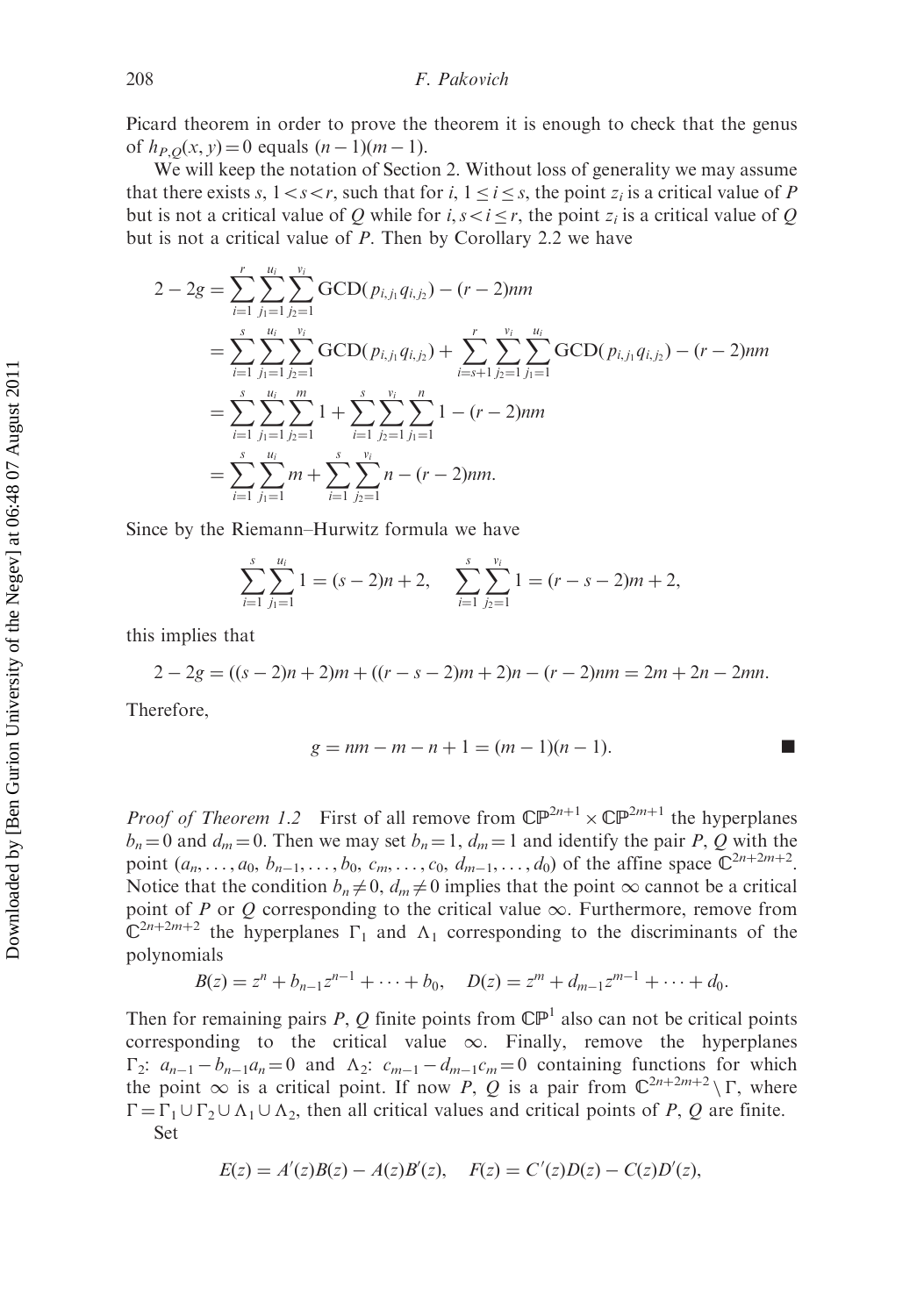where

$$
A(z) = a_n z^n + a_{n-1} z^{n-1} + \dots + a_0, \quad C(z) = c_m z^m + c_{m-1} z^{m-1} + \dots + c_0.
$$

By construction, if P, Q is a pair from  $\mathbb{C}^{2n+2m+2} \setminus \Gamma$  then any critical point of P (respectively of  $Q$ ) is a zero of the polynomial E (respectively of F). Furthermore, the set of critical values of P (respectively of O) coincides with the set of zeros of the polynomial  $U(x)$  (respectively of the polynomial  $V(x)$ ), where

$$
U(x) = \text{Res}_{z}(E(z), A(z) - xB(z)) \quad V(x) = \text{Res}_{z}(F(z), C(z) - xD(z)),
$$

and the corresponding resultants are considered as polynomials in x. Therefore, after removing from  $\mathbb{C}^{2n+2m+2}$   $\setminus \Gamma$  the hyperplane corresponding to

$$
\text{Res}_x(U(x), V(x))
$$

all remaining pairs P, Q have different critical values and corollary follows from Theorem A.

Clearly, using formula (11) one can obtain other criteria, similar to Theorem 1.1, for Equation (1) to have only trivial solutions. However, the finding of a complete list of rational functions for which the curve  $h_{P,Q}(x, y)$  has a factor of genus 0 or 1, or equivalently the equation  $P \circ g = Q \circ g$  has non-constant meromorphic solutions, seems to be a very difficult problem. Let us mention several particular cases where the answer is known.

If P, Q are polynomials, then the description of curves  $h_{P,Q}(x, y)$  having a factor of genus zero with one point at infinity is equivalent to the classification of polynomial solutions of the equation

$$
P \circ F = Q \circ G. \tag{18}
$$

The last problem was essentially solved by Ritt in his classical paper [23]. Notice that Equation (18) is closely connected with the problem of description of polynomials  $F$ , G satisfying the equality  $F^{-1}{S} = G^{-1}{T}$  for some compact sets S,  $T \subset \mathbb{C}$  [24].

A more general question of description of curves  $h_{P,Q}(x, y)$  with polynomial P, Q having a factor of genus 0 with at most two points at infinity is related to the number theory and was studied in the papers of Fried [25] and Bilu and Tichy [26]. In particular, in [26] an explicit list of such curves was obtained. Finally, the classification of solutions of the equation

$$
L = A \circ B = C \circ D,
$$

where L is a rational function with at most two poles and  $A, B, C, D$  are arbitrary rational functions, was obtained in the recent papers [16,27] (see also [28]). Notice that this classification, generalizing the Ritt theorem and the classification of Bilu and Tichy, also permits to describe solutions of the functional equation

$$
h = P(f) = Q(g),
$$

where P, Q are rational functions and f, g, h are entire functions [5]. In its turns it gives an explicit description of strong uniqueness polynomials for entire functions [5].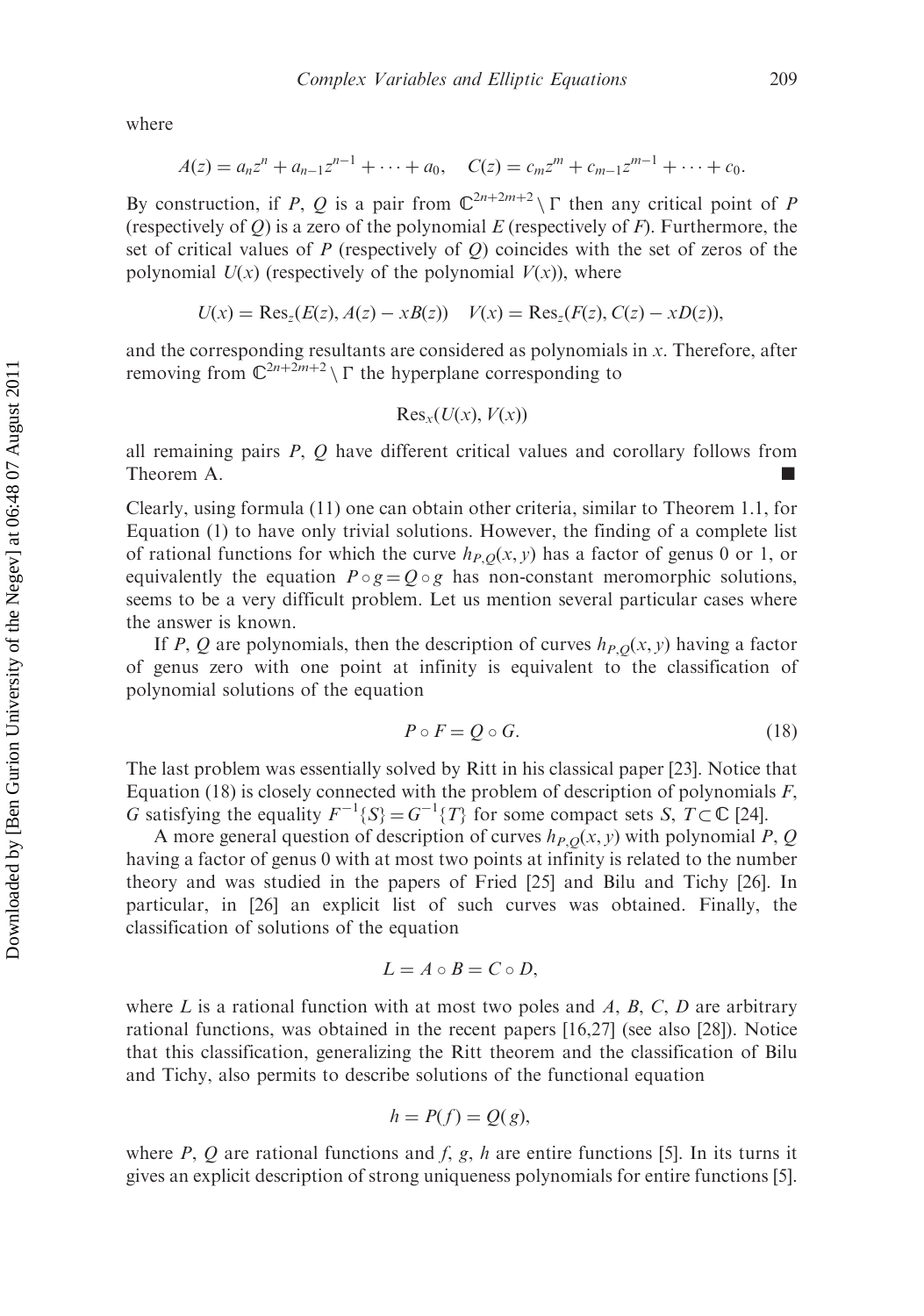Another important result about curves  $h_{P,Q}(x, y)$ , obtained by Avanzi and Zannier [29], is a classification of polynomials P such that the curve  $P(x) - cP(y) = 0$ has a factor of genus zero for some  $c \in \mathbb{C}$ . Notice that this result solves 'a half' of the problem of description of strong uniqueness polynomials for meromorphic functions. However, an extension of the classification of [29] which would include also factors of genus 1 does not seem to be an easy problem.

Finally, notice that in the other paper by Avanzi and Zannier [30] was obtained a classification of curves  $h_{P,Q}(x, y)$  of genus 1 under the condition that  $GCD(\deg P, \deg Q) = 1$ . Observe that together with the Ritt theorem this gives a complete classification of polynomials such that  $GCD(\deg P, \deg Q) = 1$  and the equation  $P \circ f = Q \circ g$  has non-constant meromorphic solutions.

## 4.2. Equation  $P \circ f = cP \circ g$

*Proof of Theorem 1.3* We will keep the notation of Section 2. First of all observe that all critical values of a rational function P, deg  $P = n$ , are simple if and only if for the number of critical values  $r$  of  $P$  the equality

$$
r = 2n - 2\tag{19}
$$

holds. Indeed, if all critical values of P are simple then

$$
\lambda_i = (2, 1, 1, \dots, 1), \quad u_i = n - 1, \quad 1 \le i \le r,
$$
\n<sup>(20)</sup>

and therefore by the Riemann–Hurwitz formula we have

$$
2 = \sum_{i=1}^{r} u_i - (r-2)n = 2n - r.
$$
 (21)

On the other hand, if (19) holds then the Riemann–Hurwitz formula implies that

$$
\sum_{i=1}^{2n-2} u_i = 2n^2 - 4n + 2 = (n-1)(2n-2).
$$
 (22)

Since for any i,  $1 \le i \le 2n - 2$ , the inequality  $u_i \le n - 1$  holds and the equality attains if and only if  $\lambda_i = (2, 1, 1, \dots, 1)$ , it follows from (22) that all critical values of P are simple.

Furthermore, by Corollary 3.6 the curve  $h<sub>P</sub>(x, y)$  is irreducible. Since (20) implies that for any  $i, 1 \le i \le r$ ,

$$
\sum_{j_1=1}^{u_i} \sum_{j_2=1}^{v_i} \text{GCD}(p_{i,j_1}p_{i,j_2}) = n^2 - 2n + 2
$$

it follows from Corollary 2.3 taking into account (19) that

$$
4 - 2g = \sum_{i=1}^{r} \sum_{j_1=1}^{u_i} \sum_{j_2=1}^{v_i} \text{GCD}(p_{i,j_1}p_{i,j_2}) - (r - 2)n^2 = r(n^2 - 2n + 2) - (r - 2)n^2
$$
  
=  $(2n - 2)(n^2 - 2n + 2) - (2n - 4)n^2 = -2n^2 + 8n - 4.$ 

Hence  $g = (n - 2)^2$  and therefore g is less than 2 if and only if  $n < 4$ .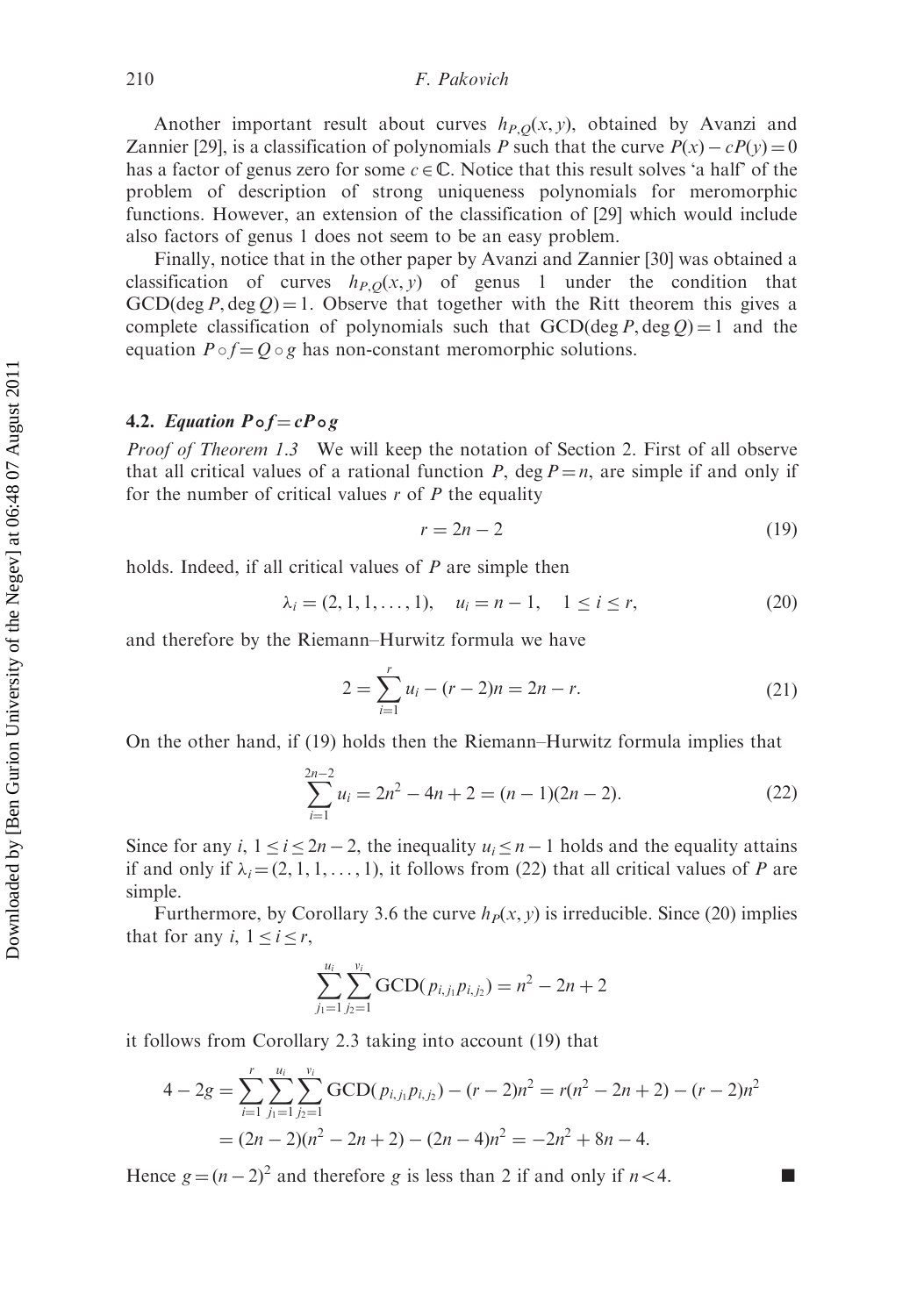Proof of Theorem 1.4 We will keep the notation used in the proof of Theorem 1.2. First of all remove from  $\mathbb{CP}^{2n+1}$  the hyperplane  $b_n = 0$  and identify a rational function P with the point  $(a_n, \ldots, a_0, b_{n-1}, \ldots, b_0)$  of the affine space  $\mathbb{C}^{2n+1}$ . Furthermore, remove from  $\mathbb{C}^{2n+1}$  the hyperplanes  $\Gamma_1$  and  $\Gamma_2$ . As above if  $P \in \mathbb{C}^{2n+1} \setminus {\{\Gamma_1 \cup \Gamma_2\}}$  then any critical point of P is a zero of the polynomial  $E(z)$ and critical values of P coincide with zeros of the polynomial  $U(x)$ .

Furthermore, after removing from  $\mathbb{C}^{2n+1} \setminus {\{\Gamma_1 \cup \Gamma_2\}}$  the hyperplane  $\Omega_1$  corresponding to the discriminant of the polynomial  $U(x)$  any remaining function P has

$$
\deg_x U = \deg_z E = 2n - 2
$$

distinct critical values. As it was observed in the proof of Theorem 1.3 this implies that all critical values of  $P$  are simple. In particular, by Theorem 1.3 the curve  $h<sub>P</sub>(x, y)$  is irreducible and of genus > 1.

Consider a polynomial in y defined by the expression

$$
L(y) = \text{Res}_x(U(x), y^{2n-2}U(x/y)).
$$

It is easy to see that deg  $L(y) = (2n - 2)^2$  and that the set of zeros of  $L(y)$  coincides with the set  $C_P$  consisting of numbers  $\alpha \in \mathbb{C}^*$  such that  $\mathcal{C}(P) \cap \mathcal{C}(\alpha P) \neq \emptyset$ . Furthermore, it easily follows from the definition of the resultant that  $y = 1$  is a root of multiplicity  $2n - 2$  of  $L(y)$ . Set

$$
W(y) = \frac{L(y)}{(y-1)^{2n-2}}
$$

and define  $\Omega_2$  as the hyperplane of  $\mathbb{C}^{2n+1}$  corresponding to the discriminant of  $W(y)$ . If  $P \in \mathbb{C}^{2n+1} \setminus \Omega$ , where  $\Omega = \{\Gamma_1 \cup \Gamma_2 \cup \Omega_1 \cup \Omega_2\}$ , then the set  $C_P$  contains

$$
deg W(y) = (2n - 2)^2 - (2n - 2) = (2n - 2)(2n - 3)
$$

different elements distinct from 1. On the other hand, if

$$
\mathcal{C}(P) = \{z_1, z_2, \ldots, z_{2n-2}\}\
$$

then any element  $\alpha \in C_p$ ,  $\alpha \neq 1$ , should have the form  $z_i/z_j$  for some distinct i, j,  $1 \le i, j \le 2n - 2$ , and therefore  $C_P \setminus \{1\}$  contains at most

$$
2C_{2n-2}^2 = (2n-2)(2n-3)
$$

elements and the equality attains if and only if for any  $\alpha \in C_P$ ,  $\alpha \neq 1$ , the set  $\mathcal{C}(P) \cap \mathcal{C}(\alpha P)$  contains exactly one element.

Hence, if  $P \in \mathbb{C}^{2n+1} \setminus \Omega$  then for any  $c \in \mathbb{C}$ ,  $c \neq 1$ , the intersection  $\mathcal{C}(P) \cap \mathcal{C}(cP)$ contains at most one element and therefore the curve  $h_{P,cP}(x, y)$  is irreducible by Proposition 3.1. If  $\mathcal{C}(P) \cap \mathcal{C}(cP) = \emptyset$  then by Theorem 1.1 the genus of  $h_{P,cP}(x, y)$ equals  $(n-1)^2$ . On the other hand, if  $\mathcal{C}(P) \cap \mathcal{C}(cP)$  contains a single element then it is easy to calculate using formula (11) and taking into account equalities (20) that the genus of  $h_{P,cP}(x, y)$  equals  $n^2 - 2n$ . In both cases the assumption  $n \ge 4$  implies that the genus of  $h_{P,cP}(x, y)$  is greater than 1.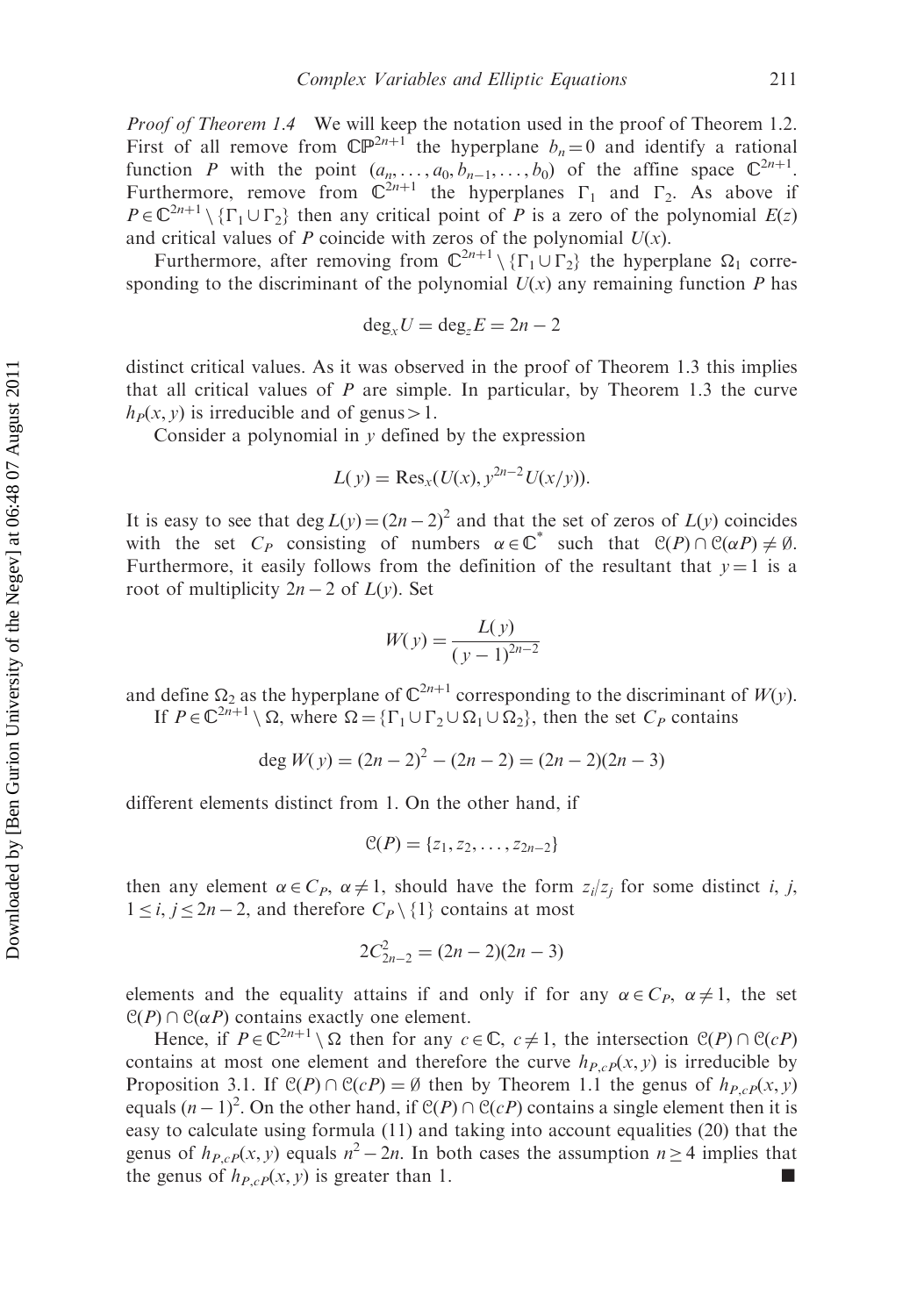#### Acknowledgement

The author was supported by ISF, Grant No. 979/05.

#### Note

1. Prof. Yang kindly informed us that a similar result is obtained by a different method also in the forthcoming paper [17].

#### References

- [1] H.K. Ha and C.C. Yang, On the Functional Equation  $P(f) = Q(g)$ , Value Distribution Theory and Related Topics, Advanced Complex Analysis and Applications, Vol. 3, Kluwer Academic, Boston, MA, 2004, pp. 201–207.
- [2] A. Escassut and E. Mayerhofer, Rational decompositions of complex meromorphic functions, Complex Var. Theory Appl. 49(14) (2004), pp. 991–996.
- [3] P. Li and C.C. Yang, Some Further Results on the Functional Equation  $P(f) = O(g)$ , Value Distribution Theory and Related Topics, Advanced Complex Analysis and Application, Vol. 3, Kluwer Academic, Boston, MA, 2004, pp. 219–231.
- [4] P. Li and C.C. Yang, Admissible solutions of functional equations of diophantine type, in Value Distribution and Differentiability in Complex and p-Adic Analysis, A. Escassut, W. Tutschke, and C.C. Yang, eds., Science Press, China (to appear).
- [5] F. Pakovich, On the equation  $P(f) = Q(g)$ , where P, Q are polynomials and f, g are entire functions, Am. J. Math. (to appear).
- [6] T. An and J. Wang, Uniqueness polynomials for complex meromorphic functions, Int. J. Math. 13(10) (2002), pp. 1095–1115.
- [7] T. An, J. Wang, and P. Wong, Strong uniqueness polynomials: The complex case, Complex Variables, Theory Appl. 49(1) (2004), pp. 25–54.
- [8] W. Cherry and J. Wang, Uniqueness polynomials for entire functions, Int. J. Math. 13(3) (2020), pp. 323–332.
- [9] A. Escassut, Meromorphic functions of uniqueness, Bull. Sci. Math. 131(3) (2007), pp. 219–241.
- [10] H. Fujimoto, On uniqueness of meromorphic functions sharing finite sets, Am. J. Math. 122(6) (2000), pp. 1175–1203.
- [11] H. Fujimoto, On uniqueness polynomials for meromorphic functions, Nagoya Math. J. 170 (2003), pp. 33–46.
- [12] H. Fujimoto, Finiteness of entire functions sharing a finite set, Nagoya Math. J. 185 (2007), pp. 111–122.
- [13] B. Shiffman, Uniqueness of entire and meromorphic functions sharing finite sets, Complex Variables, Theory Appl. 43(3–4) (2001), pp. 433–449.
- [14] C.C. Yang and X. Hua, Unique polynomials of entire and meromorphic functions, Mat. Fiz. Anal. Geom. 4(3) (1997), pp. 391–398.
- [15] P. Cassou-Nogués and J.M. Couveignes, Factorisations explicites de  $g(y) h(z)$ , Acta Arith. 87(4) (1999), pp. 291–317.
- [16] F. Pakovich, Prime and composite Laurent polynomials, Bull. Sci. Math. 133 (2009), pp. 693–732.
- [17] H.K. Ha and C.C. Yang, Functional equations and decompositions of meromorpic functions (in preparation).
- [18] R. Miranda, Algebraic Curves and Riemann Surfaces, Graduate Studies in Mathematics, Vol. 5, American Mathematical Society, Providence, RI, 1995.